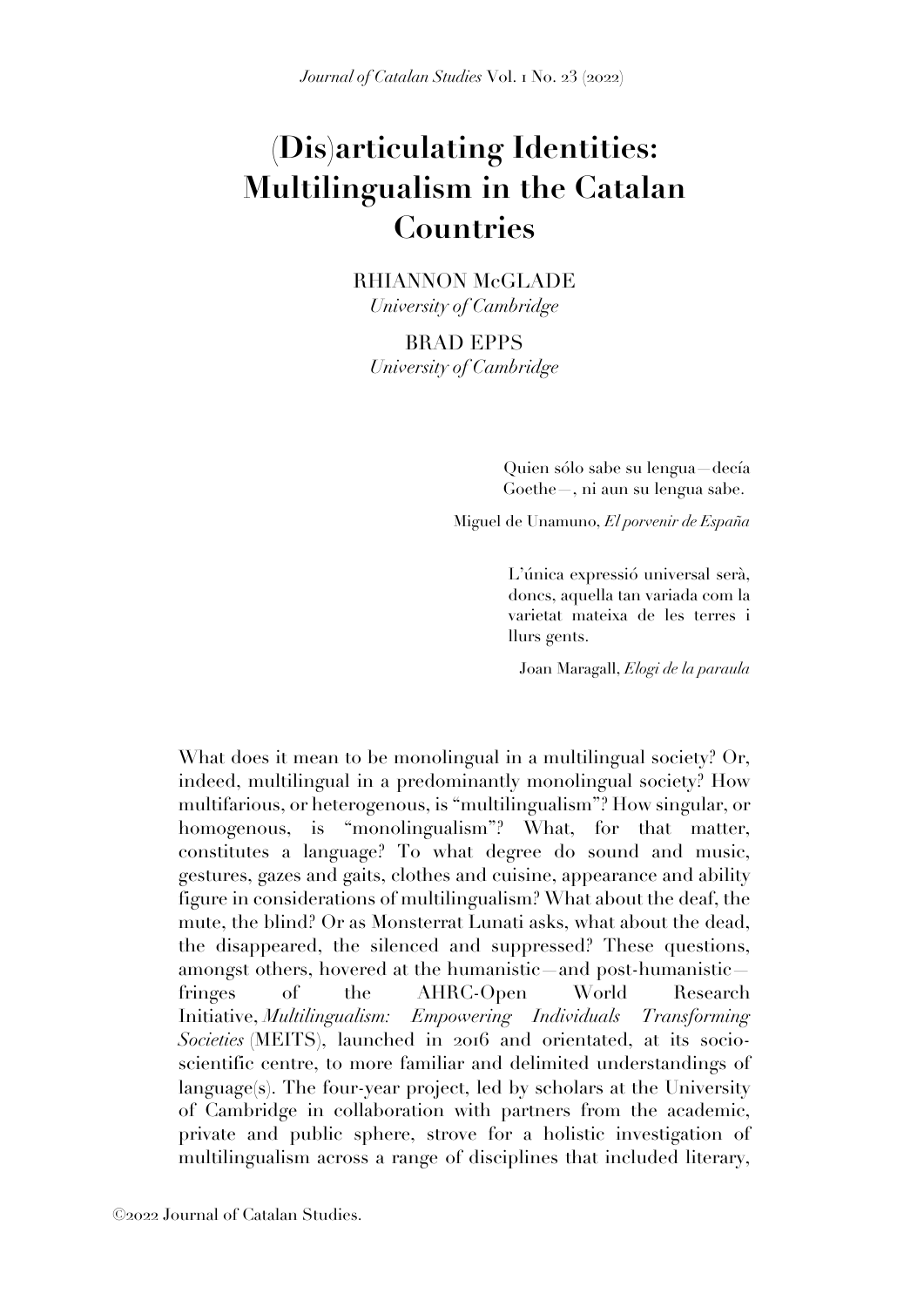film and cultural studies, linguistics, the history of ideas, conflict resolution, education and health and wellbeing. Stemming from multidisciplinary research and intellectual exchanges in the MEITS strand 'Arts of Identity,' the contributors to this collection consider various conceptions and practices of multilingualism and its implications for Catalan culture and civil society (the other language and culture addressed in the strand was Ukrainian). The following essays, produced and gathered under the title, "(Dis)articulating Identities: Multilingualism in the Catalan Countries," query the relationships between multilingualism, diversity and identity that are at play on and across individual, local, regional, national and global levels. In keeping with the aforementioned commitment to the multiple (and its relative singularities and specificities), the dossier spans the fields of Catalan theatre, literature, documentary cinema, performance and sociolinguistic practice in the educational sphere. It explores how the insights that are arguably gained from stepping outside and/or from moving betwixt and between any number of languages, cultures and modes of thought, are vital to understanding the implications of multilingualism for so-called minority, or minoritized, languages and their attendant—but also accidental and unexpected—cultural identities.

The continued polemics surrounding language and identity in Catalonia and the Spanish state—as evidenced by the *Tribunal Supremo*'s decision on 23 November 2021 to uphold a lower court ruling that effectively put an end to the 'total immersion' model render the reflections on cultural production, diversity and the processes of identity construction here assembled particularly relevant. <sup>1</sup> These reflections rely, in turn, on acute understandings of sociolinguistic history and legislative and social stances on language as well as on nuanced appreciations of the importance of language in cultural, social and legal spheres, not only in Catalonia but also in exile, during the dictatorship and/or in other Catalan-speaking communities elsewhere. Moving beyond historic and geographic boundaries, of which they are nonetheless quite aware, many of the present articles seek to understand how politics animate, interpellate and/or quell language use in multilingual societies, but also how linguistic culture enables, contributes to, and even spurs, political practice. As such, the dossier examines a variety of ways in which cultural products and performances contribute to understandings and misunderstandings—about the place and function of languages in civil society. Moreover, it asks how linguistic diversity bears on

<sup>1</sup> See, for example, 'El Tribunal Supremo tumba la inmersión lingüística en Cataluña', *ABC*, 23 November 2021; 'Nationalist fury at ruling against Catalan language policy in schools', *Irish Times*, 26 November 2021.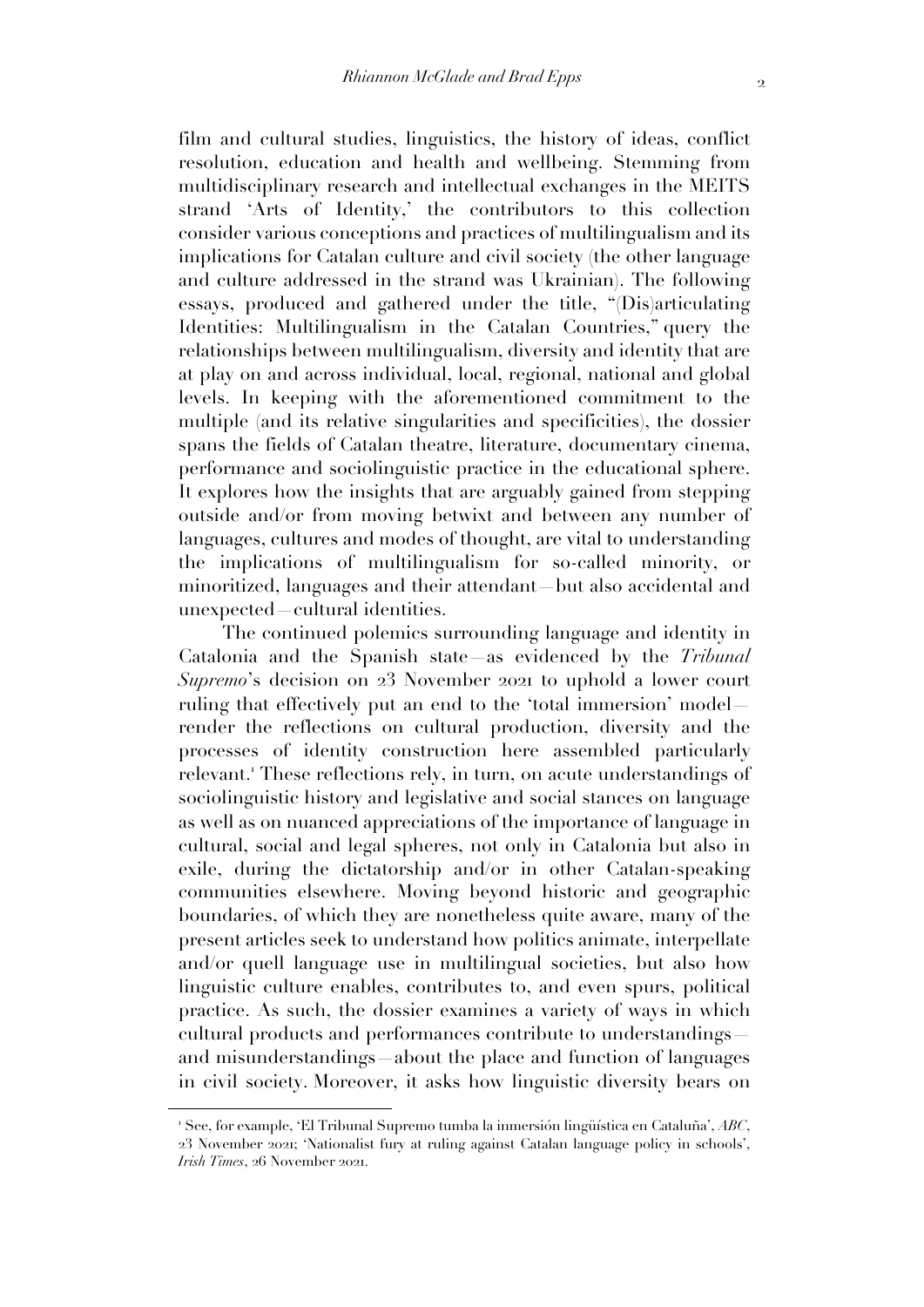local, regional, national and international identities and communities affected by a complex colonial past and a no less complex post- and neo-colonial present, particularly in the multifaceted realm of culture.

The articles featured in this collection undertake both formalaesthetic and symbolic-ideological analyses of texts and contexts with particular attentiveness to notions of affect and emotion in the production, reception and dissemination of cultural artifacts, acts and attitudes. As many of the essays attest, language is often deployed, indeed instrumentalized, and perhaps even fetishized, in divergent projects of national renegotiation and/or secession that have profound implications for international relations and for immigration and citizenship in a globalizing world. Far from engaging in an unequivocal celebration of the multilingual experience, the contributors probe into the "case" of Catalan to consider not only multilingualism's capacity to act as a benefit to individuals, enhance communities, enrich cultures and foster social cohesion, but also its capacity to disadvantage individuals, divide communities and fragment societies. In so doing, the essays bring into play concerns that may be muffled in the more positive, and aspirational, moniker of "Empowering Individuals, Transforming Societies," in which transformation is implicitly articulated as "for the better." Of course, even "transformation for the better" can vary dramatically, depending on one's ideological position and coordinates. With this important proviso in mind, the contributors to the present volume consider linguistic practices as well as cultural texts and/or events that foreground, problematize and inform questions of linguistic unity, diversity, identity, community and power in—and out of —the public sphere.

Notwithstanding the capacious scope of the ideas and themes addressed by "(Dis)articulating Identities," the articles that follow this introduction comprise a comprehensive-while-dynamic whole. The opening essays by Sharon Feldman and Helena Buffery set their sights on the Catalan multilingual stage. Feldman explores the extent to which Catalan playwrights have embraced a new cosmopolitanism—understood in terms of Kwame Anthony Appiah's "rooted" approach to cultural diversity—that "transcends" the local and the particular in order to reach beyond the linguistic and cultural precarity of their more immediate geographic and political surroundings. In her detailed overview of Catalan theatrical programming over the past two decades, Feldman notes that even when a play *appears* monolingual, it may easily have been imagined and thus implicitly equipped—for audiences *au fait* with multilingual performance culture. Indeed, Feldman's survey of Catalan plays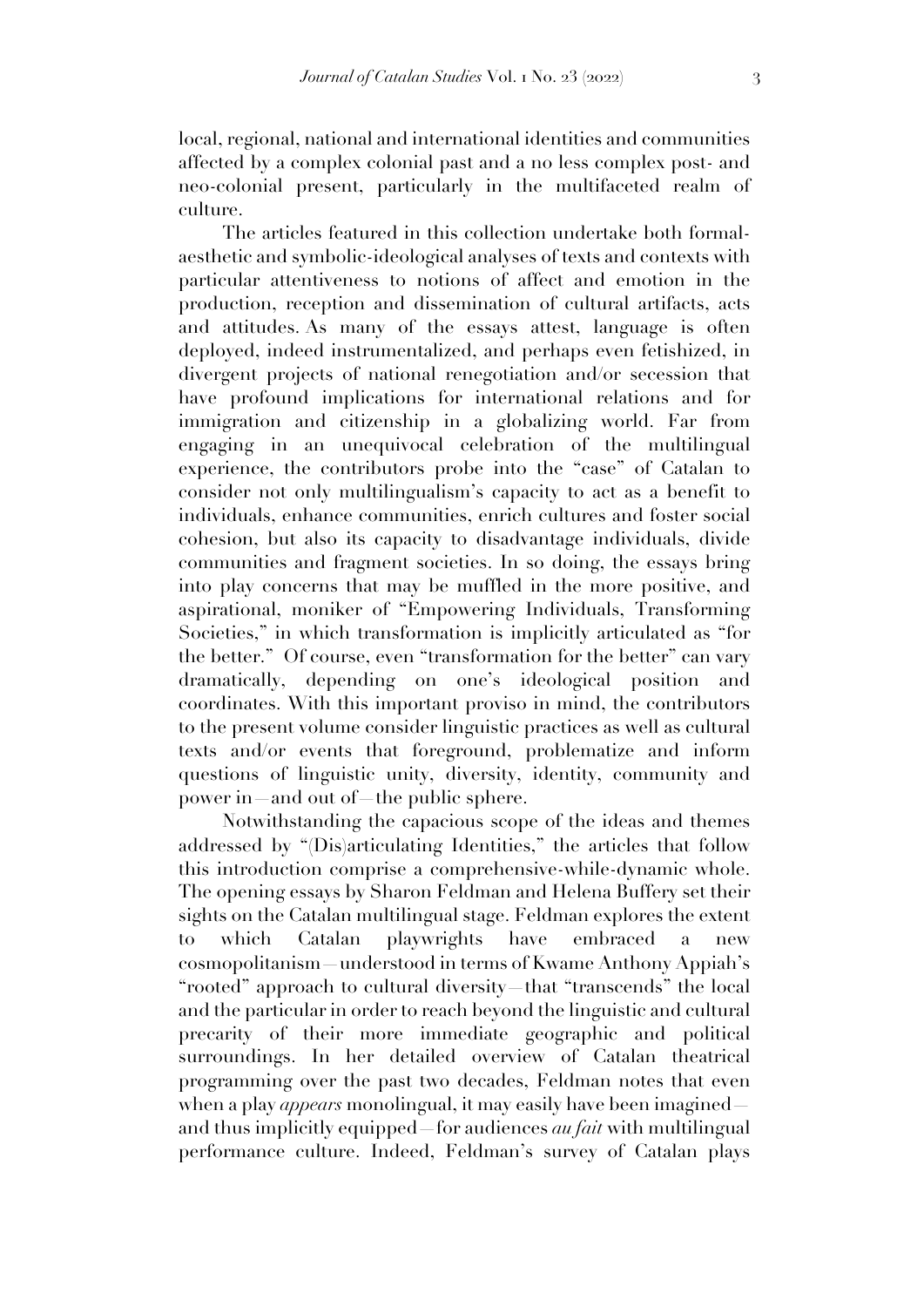identifies many works which echo the more inviting spirit of cosmopolitanism by accentuating the value of multilingualism and intercultural openness. Tellingly, contemporary efforts to capture multilingual experience on the Catalan stage often take a figurative approach; linguistic verisimilitude, in other words, is not the express or primary aim here. Rather, these works draw upon themes of travel, mobility, migration and nomadism, amongst others, to evince linguistic fluidity.

The nomad, in particular, Feldman argues, serves as an apt metaphor for what she sees as the often fluctuating and precarious quality of Catalan identity. In this respect, she pays particular attention to the plays of Josep Maria Miró and Carles Batlle. Miró's *Olvidémonos de ser turistas* (2018) is indicative of what Feldman presents as a widespread fixation in contemporary Catalan drama on mobility and transcendence, which at times offers "a break with monolinguistic paradigms." Underscoring the predominant presence of metaphoric representations of multilingualism in the plays in question, Feldman also discusses the importance of so-called 'multilingual zones' such as the hotel —which she identifies as a common feature of Miró's works. With respect to Batlle, we discern a pervasive aesthetic that engages cultural hybridity in cosmopolitan contexts as "an unavoidable, ever-present, and even necessary state of being." Indeed, in the yet-to-be-staged *Nòmades (o el camell blau)* (2019), cultural hybridity extends to the languages of the theatre, thereby "fusing a contemporary European polyphonic theatrical idiom […] [with] traditions originating in the Maghreb." Thus, from literal displays of multilingualism to more figurative manifestations grounded in artistic pretence, Feldman convincingly explores the multiple ways in which multilingualism informs the cosmopolitan "impulse" on the Catalan stage. In so doing, she brings into focus a performance culture underpinned by a worldview that embraces global equality and community.

In the following article, in which theatre again takes centre stage, Helena Buffery draws upon Michael Cronin's *Eco-translation* and Sherry Simon's *Cities in Translation*, with an eye to the works of Calitxo Bieito and Oriol Broggi, in order to explore the connections between translation, multilingualism and trauma as "inflected by place, resilience and relatedness." Beginning with audience responses to multilingual interplay in Bieito's *Forests* (2012), Buffery highlights the ways in which popular reactions often reflect and reiterate the potentially divisive issue of the "naturalization" of linguistic asymmetries. For Bieito, Buffery explains, *Forests* signals his awareness of the relationships between language, landscape and identity as "spanning the local and the global, the personal and the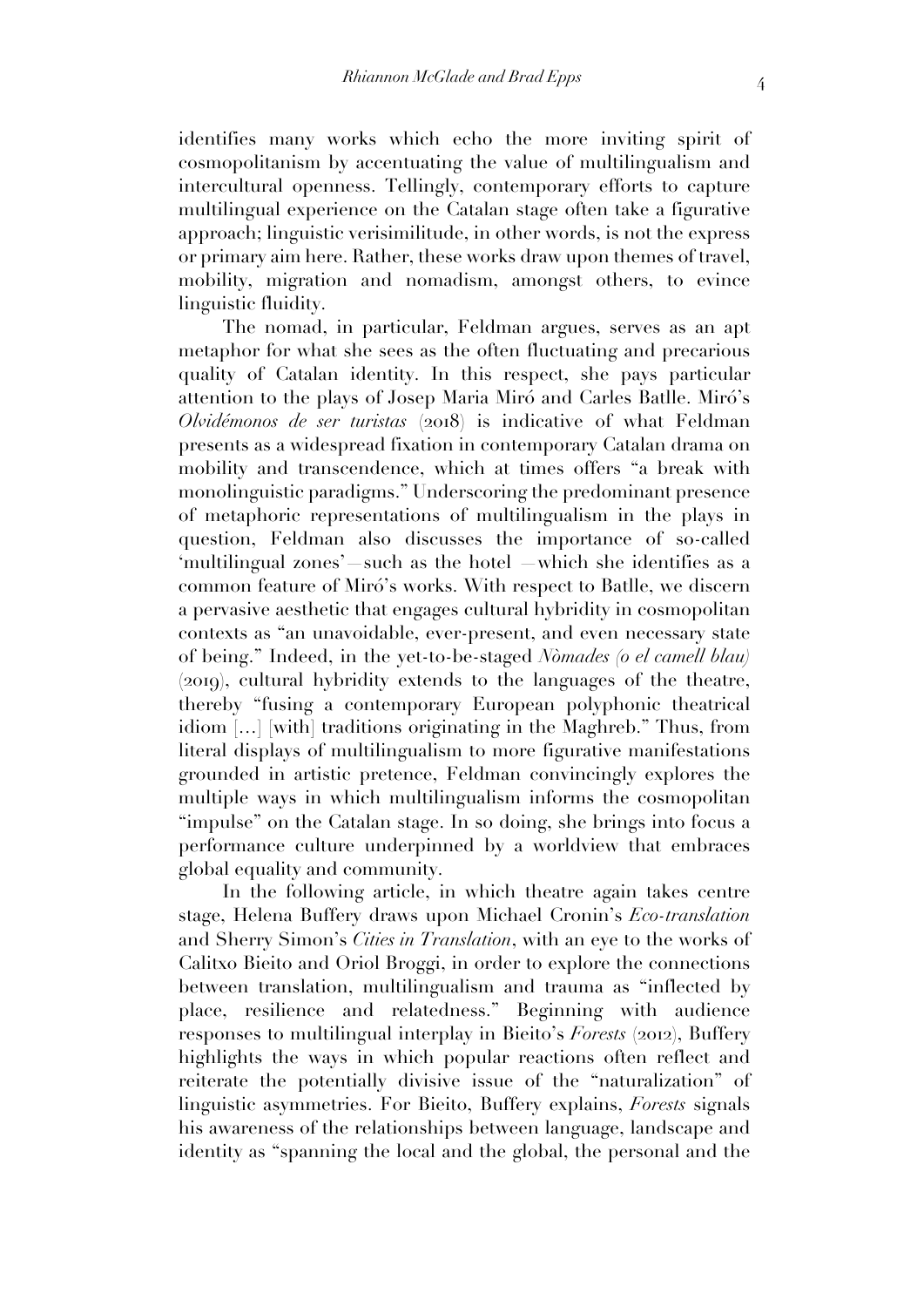political, the emotional and the ecological." However, the play's reception points to the way in which many audience members saw language itself or, rather, languages themselves as playing a central role. Turning to the work of Oriol Broggi and his collaboration with the theatre group La Perla 29, Buffery considers how questions of translation, multilingualism and trauma play out at the local level. Echoing the trends adduced by Feldman, Buffery notes that Broggi's productions are set apart by a "multilingual and cosmopolitan diversity, particularly in the city of Barcelona."

Buffery (re)visits Broggi's work on the cycle *Le sang des promesses*, by Lebanese-Canadian playwright Wajdi Mouawad, comprised of the tetralogy *Littoral*, *Incendies*, *Forêts* and *Ciels*. In her analysis of two of these plays, both of which are underpinned by a search for identity that must be constructed from shattered remains, Buffery explores what the attention to place, resilience and relatedness can teach us about the translation and reception of these works on a "minority" stage. Examining Genebat's Catalan translation of Broggi's *Incendis*, Buffery tracks the tense balancing act between omission and compensation in treating, amongst other things, the multilingual asymmetries that underly the play; the reproduction of distant origins from the perspective of the new home; and the opposition between silence and expression. In comparison with Mouawad's original, in which trauma is portrayed as universal, Broggi's version explores a multicultural dimension that highlights efforts to understand the other as a key factor of posttraumatic resilience. According to Buffery, *Boscos*, the translated adaptation of *Forêts*, is thus also a play about the translatability of trauma and, importantly, about Spanish history more specifically. With her essay, Buffery thus makes a critical contribution to the examination of theatre and translation—as well as of theatre *in* translation—that underscores the importance of engaging with other languages, identities and cultures. As she poignantly reminds us, such engagement "ultimately involves taking account of one's own place in the landscape" and of recognising "one's own responsibility and agency along with that of others."

Yairen Jerez Columbié also places performance and language at the heart of her historically and archivally informed examination of the *Jocs Florals* in Havana, Cuba in 1923 and 1944. Exploring the role of these poetic competitions and cultural events in the fractured consolidation of the Catalan diasporic community in Cuba's capital, Jerez Columbié draws upon theories of transculturation, surrogation and performance to suggest that the spatial, linguistic and cultural framework of the *Jocs Florals*—which played a major role in the recuperation of medieval practices that fuelled the mid-nineteenth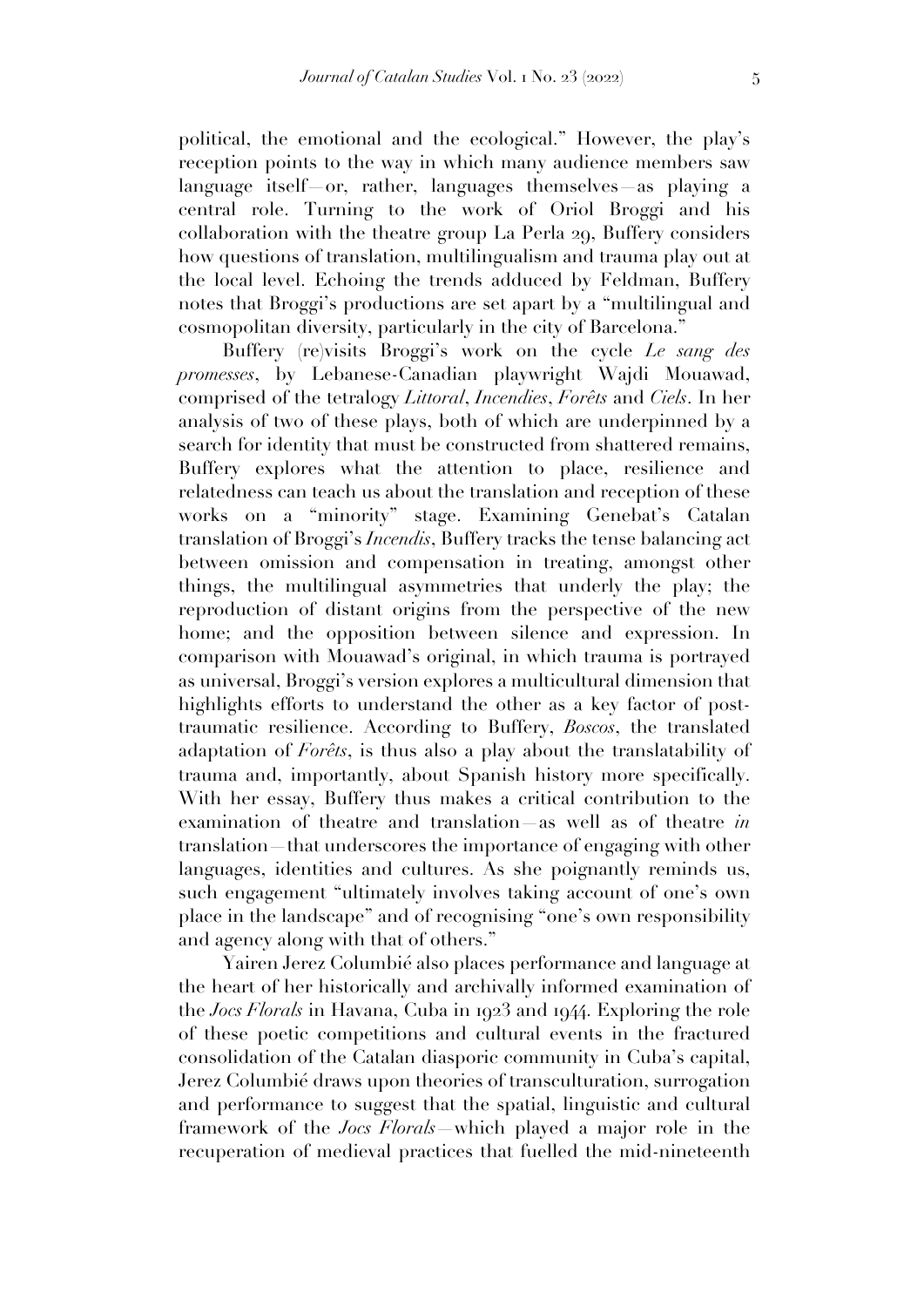century *Renaixença*—is more transnational and multilingual than is commonly imagined. Tracing the history of orature and performance associated with the Games, Jerez Columbié effectively repositions, with solid historical evidence, modern Catalan culture as trans-Atlantic, international and shaped through the four intertwining categories of memory, imagination, invention and substitution. In her comparativist close-reading of the opening addresses of the 1923 *Jocs Florals* celebrations in Barcelona and Havana, she carefully unpacks the approaches of the organisers Josep Maria Roca and Josep Conangla. While Roca positions himself as occupying a radically peripheral stance vis-à-vis both Spanish nationalism and hegemonic forms of Catalanism within Catalonia, Conangla carries out his Catalanist cultural activism in a context of relative diasporic "normality."

The Catalan-Cuban Games of 1944, however, could make no such claims to "normality," for they took place within the volatile, still fluctuating context of the Second World War and the diasporic influx of Republican exiles who fled Franco's Spain, in the wake of the Spanish Civil War, not just north, to Europe, but west, to the Americas. Within this space, contributions from a wider geographical—and also ideological—spread saw the more conservative institutional dimensions of the *Jocs Florals* encounter opposition from an incoming generation of contributors, profoundly marked by the experience of war. Nevertheless, the sense of international adversity and uncertainty imbued the events with new symbolic value. Jerez Columbié complements her reading of the 1944 Games with an examination of the symbolic significance of the designated "Queen" of the *Jocs*, Rosa Clavería, a woman whose versatility allowed her to perform diverse roles in the different processes of surrogation that invested her with multinational and multilingual symbolism that was at once Spanish, Catalan, Latin-American and Cuban. Clavería's 'coronation,' in short, exemplifies the significance of ceremony and performance in processes of cultural transportation, surrogation, recreation and reinvention. Indeed, the author develops this crucial point to support a broader analysis of the cultural resonances of the Games as a civic platform and instrument of cultural and linguistic propaganda, or promotion, in a world characterised by dynamic process of reimagination, restaging and rehearsal, trial and error, loss and gain—in a word, transculturation—of language, writing, and creative performance.

The Catalan diasporic community, this time in Mexico, also figures as part of Rhiannon McGlade's treatment of humour and multilingual identities in two works of narrative fiction. The first of these novels, Avel·lí Artís Gener's *Paraules d'Opoton el Vell* (1968),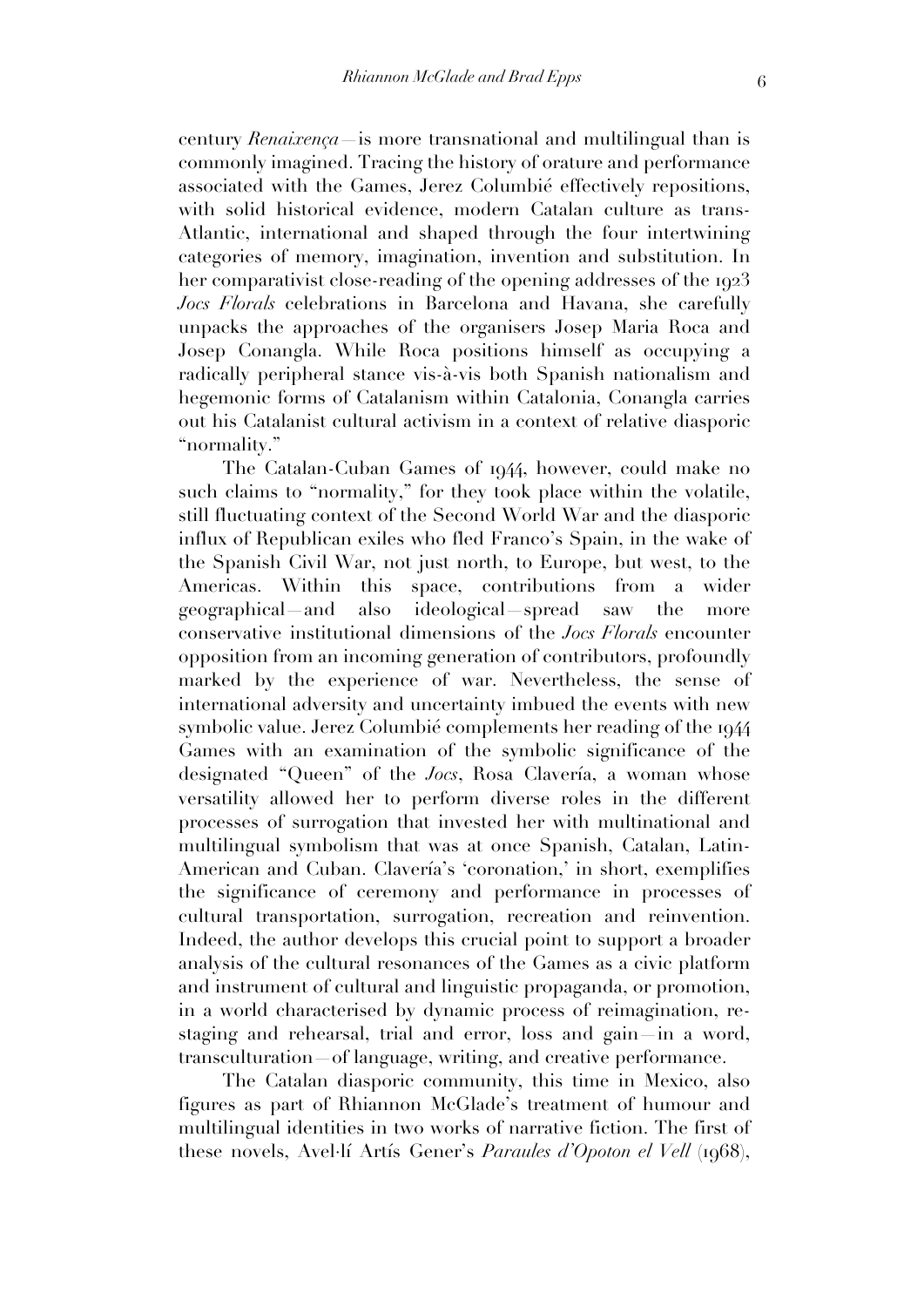navigates issues of linguistic and cultural plurality in a comical while problematic inversion and transposition of Columbus's famous expedition of 'discovery' in which Aztec explorers stumble on the coasts of pre-modern Spain. Written in the context of Mexican exile during the Franco dictatorship, Artís Gener's mock-epic saga ponders the universality of multiple languages in a transhistoric, trans-Atlantic vein that serves as a critique of the persistent monolingual, Hispanophone dominance and oppression of the author's Catalan homeland. The second text in McGlade's study, Juan Marsé's *El amante bilingüe* (1990), is likewise a "tongue-in-cheek response to the totalising approach of cultural and linguistic politics and policy," this time set in Barcelona in the 1980s. In *El amante*, however, it is Catalan essentialism which is on the receiving end of a sardonic subversion of the trope of Catalonia and its language as victims. Although divided by time and geographical space, as well as by the very languages in which they are written (one Catalan, the other Spanish), what unites these two texts, and by implication these two Catalan writers, is, as McGlade explains, their transgressive deployment of humour as a way to reflect upon the dynamic and promiscuous intersections of languages and identities in which the "imaginative limits of hegemonic monolingualism" are undermined in order to trouble and subvert the intransigent linguistic practises of their respective times.

The texts in question, McGlade contends, are not only multilingual, in the more obvious sense that they include more than one language, but also heteroglossic, in their recourse to different landscapes of diegeses, dialogic register, dialect and archaisms, as well as in their "metalinguistic ruminations on translation, signification and neology." A key point for reflection here—one that bears more specifically on the interrelation between humour and linguistic identity is that humour is itself multifaceted and, in important ways, multilingual. Accordingly, across both novels, McGlade re-views concepts of Bakhtinian polyglossia and the carnivalesque through the lens of humour theory to consider the ways that humour traces diverse responses to the complexities of multilingual space. On the one hand, *Paraules* delivers a "lighthearted, slapstick farce with moments of bathos" to capture the discombobulating experience when multiple languages and cultures collide; on the other hand, and chiming with the questions of trauma raised by Buffery, *El amante*'s overt deployment of multilingualism as a metaphor for a split or schizophrenic sense of self effects a barbed humorous tone, wherein the experiences of multilingualism are also ironically and sardonically shown to be fraught and at times tragic.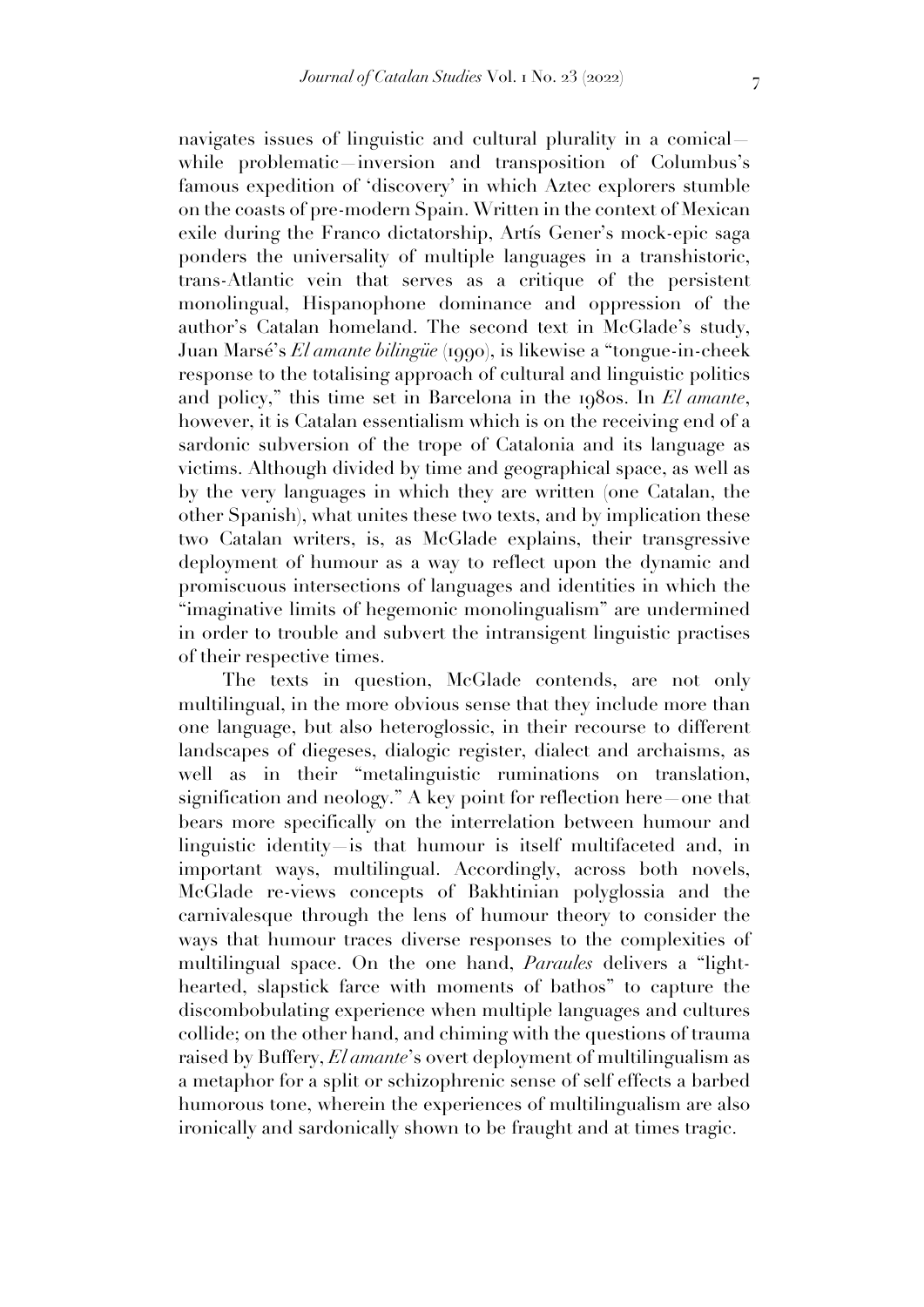The sense of the tragic is also traced in Montserrat Lunati's comparativist exposition of mourning in the poetry of Maria Mercè Marçal and Christopher Whyte. Opening with a progressively positioned assessment of the ongoing, and recently renewed, assault on "minority languages" in the Spanish State, Lunati hones in on Scottish writer Christopher Whyte—in Gaelic, Crìsdean MacIlleBhàin—as representative of an "open-minded, multilingual and tolerant approach to languages and cultures." Noting Whyte's interest in diversifying the canon by attending to questions of gender and sexuality, amongst others, Lunati examines one of his longer poems, "Leabhar Nach Deach a Sgrìobhadh," written in memory of Marçal and translated into Catalan by Francesc Parcerisas and Jaume Subirana, both of whom are, like Whyte, scholar-poets or poetscholars in their own right. Translated as "Un llibre no escrit," Whyte's Scottish text enters a cross-cultural communicative field whose devastating measure is partially captured and, of course, partially lost in the title, the image, the trope of an unwritten book. One of the most celebrated and studied of modern Catalan writers, Marçal, who died of cancer at the age of 45, was also, importantly, Whyte's friend. It is thus from a loving, mournful and inevitably melancholy stance (as Lunati notes, even Freud expressed doubts about "a successful mourning without residue") that Whyte produces what Lunati elegantly describes as a "requiem in words," rich with ethico-poetic implications. Chief amongst these implications is the "minoritized" status of the languages that Whyte and Marçal cultivate: Scottish Gaelic and Catalan, both of which have been subject to various modes of repression and suppression, especially vis-à-vis their more hegemonic "neighbours," French, Spanish and English. Whyte's (or perhaps more accurately, MacIlleBhàin's) decision not to translate his poetry into English but to leave that task to *others* occupies Lunati's critical attention, but so too do the textuality of mourning more generally and the sexual orientation of the two writers more specifically.

Rightly remarking that Whyte, a gay poet, and Marçal, a lesbian poet, "never had any qualms about giving a political dimension to their sexual orientation," Lunati teases out important, though by no means flatly determinative, points of contact between historically and culturally oppressed languages and historically and culturally oppressed sexualities. Drawing on a wide array of theoretical and creative works, Lunati, after tarrying with the Catalan version of Whyte's poem and its moments of friendly, remembered affection, turns to Jacques Derrida, whose "views on friendship, death, mourning and the self" resonate with Whyte's "requiem" to Marçal. Despite the high-sounding theoretical connotations of such a turn,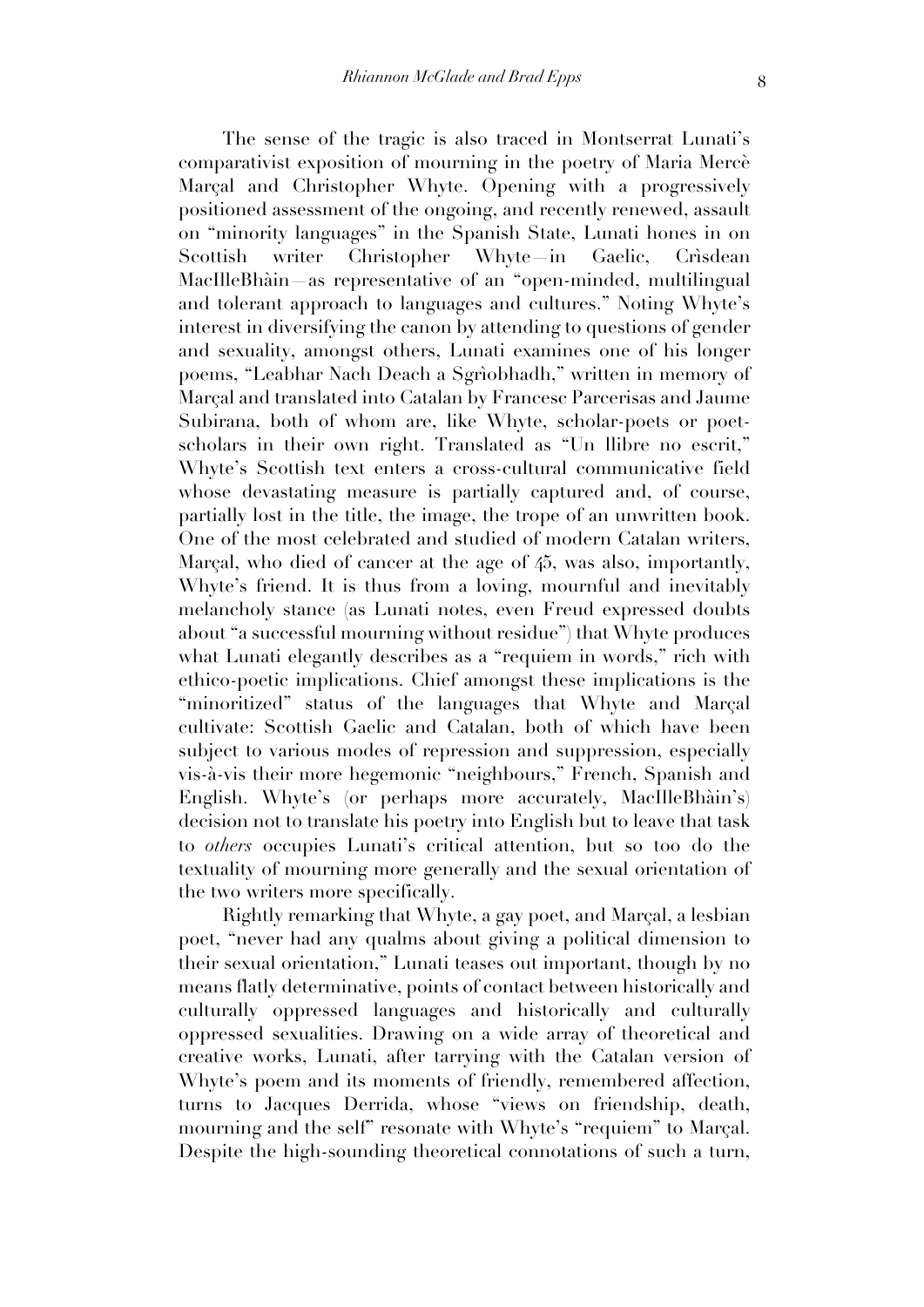Lunati, in her reading of Whyte's and Marçal's writing, movingly foregrounds the quotidian and the conversational, the so-called little things in life, the personal interactions whose intimacy is shadowed, especially in the act of going public, by something extimate. Whyte's grief, indeed all grief, she contends, is multidirectional, implicating moons and streets, trees and mirrors, hands and windows, all of which figure in Whyte's and Marcal's poetry. Multidirectional, indeed multitemporal (at once "proleptic and analeptic," as Lunati puts it), grief is also multilingual, implicating a welter of languages (Whyte and Marçal both took a hand in translating, for instance, poems by famed Russian poet Marina Tsvetaeva) and expressive, communicational modes. Lunati produces a subtle, suggestive brief on behalf of an appreciation of multilingualism that does not dispense with the ill, the dead, the lost, the absent and the forgotten but that understands them, instead, as powerfully entwined in the reality, and vitality, of linguistic interactions in the forever receding, yet forever insistent, present.

As has already been noted with regard to a number of the essays in this collection, the attention to the interplay between majority and minority/minoritized languages in post-imperial states, raises questions about prescriptive standardization in the service of national cohesion and modernization. Building on this theme, language attitudes and linguistic practice frame the final section loosely defined of the collection. In their qualitative study of the role, function and reception of the Catalan language in secondary education in Catalonia, Llorenç Comajoan, F. Xavier Vila and Vanessa Bretxa address the impact of the tensely intertwined phenomena of globalisation and immigration on the day-to-day realities of educational practice. Although the conversational exchanges that are at the centre of attention in Comajoan, Vila and Bretxa's sociolinguistic study differ markedly from those that Lunati explores in the realm of poetry, the shared attention to interlocution, to conversation, is nonetheless notable. Indeed, the multi-authored status of their study, part and parcel of a collaborative ethos that is more prominent in the social sciences than the humanities (including, if not indeed especially, those marked by a "posthumanistic" approach) aptly sets the stage for the interviews with, and the variegated comments by, the teachers who grapple daily with attitudes, situations and habits that are, on the whole, less common in the more rarefied and privileged context of the university. It is therefore not surprising that their examination of the ongoing demographic and demolinguistic transformations at once momentous and miniscule—in the social sphere lead the three investigators to pay close attention to both the Catalan educational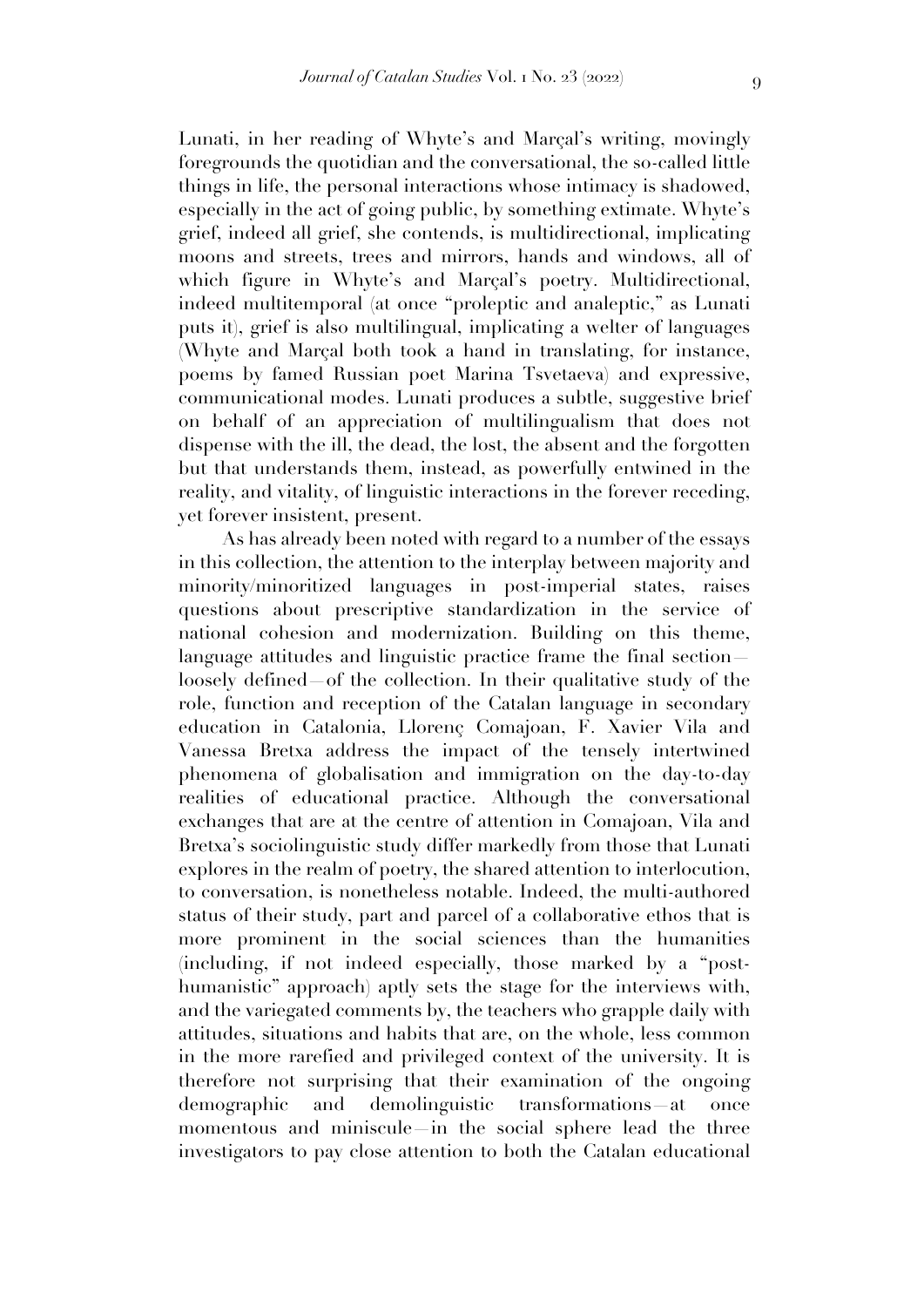system, writ large, and the discursively diverse perceptions and practices of educators, more specifically.

Structured in three interlocking parts, the study 1) revisits the "evolution" of the linguistic model operant in the public sphere of Catalan education, with an eye to different systems of multilingual education in other parts of the world; 2) summarizes, in quasinarrative form, the data obtained through the interviewing process, and, finally, 3) offers a discursive analysis of what the writers describe as a "polyphony of voices" marked by direct and indirect, or reported, speech. Amongst the many questions examined are the "Catalanisation" of educational practice; the promises and pitfalls of linguistic immersion; the plays of plurilingualism and interculturality that are anything but self-evident or devoid of affect; the lag between, on the one hand, conceptual and terminological innovations and, on the other hand, pedagogical and social adjustments; the tensions between monoglossic and heteroglossic models; new formulations such as "translanguaging;" debates over bilingualism as a new national norm; resistance, organised and not, to the "imposition" of Catalan—but also of Castilian—in the classroom; the fissures, or "esquerdes", in systemic approaches, and, perhaps most significantly, the inadequacy of a longstanding Castilian-Catalan binary in the face of widescale multilingual, economically, racially and socially diverse immigration.

Considerations of language use that push beyond the monolithic dichotomy of the Catalan-Castilian experience, course throughout Antonio Monegal's engaging exploration of three recent documentary films: Óscar Pérez's *El sastre* (2007), Eva Vila's *Bajarí* (2013) and Claudio Zulián's *A través del Carmel* (2009), the last two tellingly translated into English as *Gypsy Barcelona* (as Monegal notes, "Bajarí" is the Caló word for "Barcelona") and *The Shifting City* respectively. By focusing on cinematic works that position themselves beyond the bilingual enclosure of Castilian and Catalan (which nonetheless persists as a dominant individual practice in Catalonia) to include Berber, Ukrainian, Urdu, Tagalog, French, Caló and other languages, and by attending to the "internal" multifariousness of linguistic and non-linguistic expression alike, Monegal charts various "sound maps" that highlight the importance of, for instance, accent and music and that bring into greater visibility—the documentaries are, after all, audio-visual works—the realities of ethno-racial diversity, working-class culture, immigrant experience, social marginalisation and the complex interplay of the everyday, the anonymous and the collective. Citing José Luis Guerín's *En construcción* (2001) as a catalyst for a growing "trend" of "linguistic naturalism" and deploying an assortment of theoretical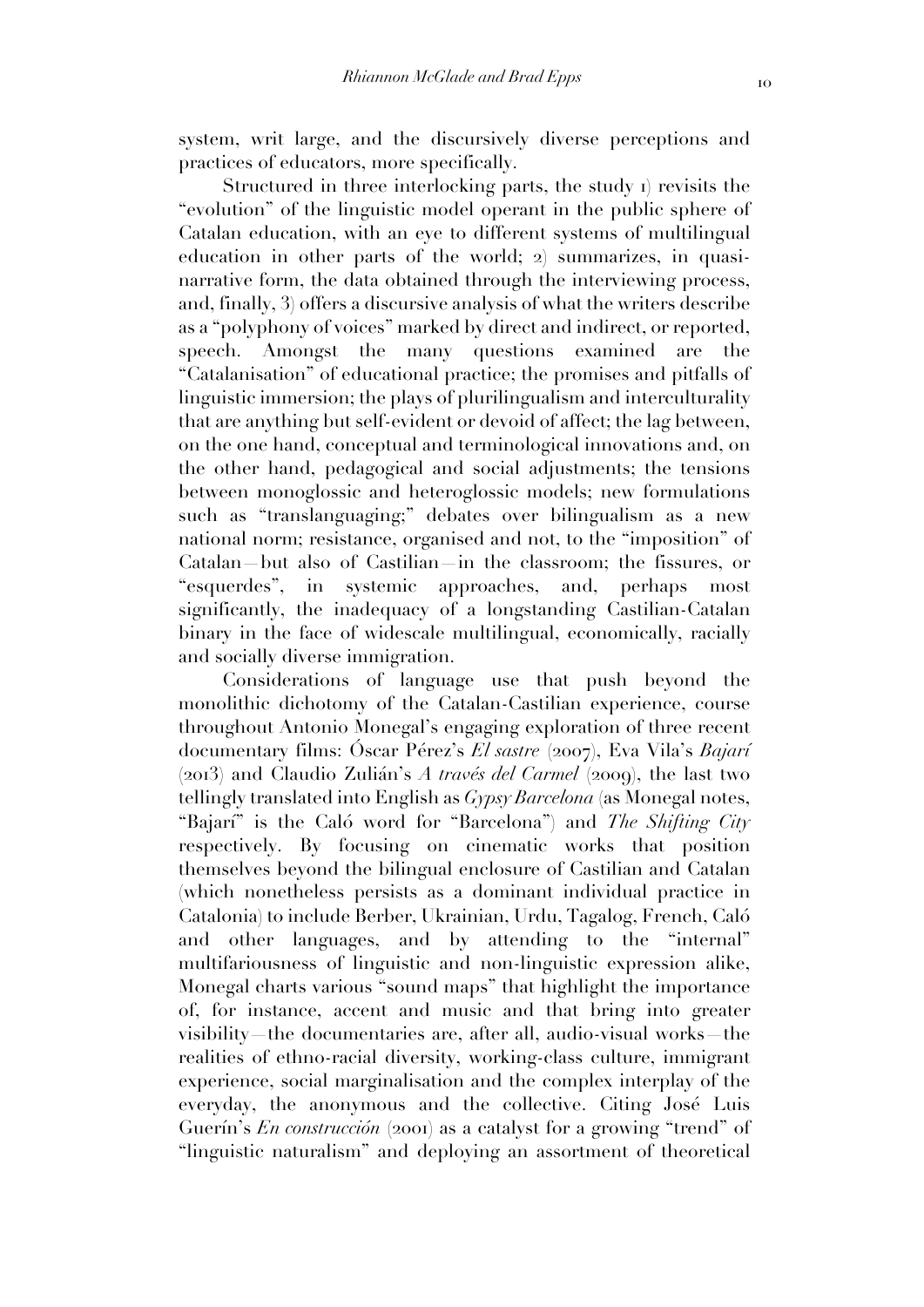insights from Jacques Rancière and Raymond Williams to Homi Bhabha and Boaventura de Sousa Santos, Monegal attunes himself, via the films he examines, to something like the hum of the street and

its relation to locally and globally or, better yet, "glocally" inflected questions of artistic production and political action. He also delves into the renewed interest in the interrelations between documentary filmmaking and reality in which issues of realist representation, interventionism and activism loom large. Be it the tailor's shop in *El sastre*, which functions as a "microcosm of the multicultural city" marked by exchange and conflict, negotiation, collaboration and exploitation (a Pakistani boss and his Indian employee); or the fraught but creative soundscape of musical forms such as rumba and flamenco in a diasporic and internally othered gypsy community in *Bajarí*; or the "puzzle or collage of voices" in the Carmel (a metaphor that Balló and Jiménez-Morales also deploy, in relation to the Raval) that is brought to the fore in *A través del Carmel*, the three films that Monegal reviews—and rehears—proffer fragmented choral effects, at once mellifluous and dissonant, that push at the normative delimitation of multilingualism as a play between and across words, speech and writing. In so doing, he subtly and sagaciously reminds his readers (and the films' viewers and listeners) that language is also tonal, gestural, visual, sartorial, corporeal and so on.

Monegal thus implicitly makes a case for a non-verbal multilingualism that productively exceeds the traditional academic confines of "languages and literatures" to encompass music, dance, performance, fashion, appearance, gaze, gait and more. The "landscape of relations" that he teases out of these three extraordinary ordinary films are, as he persuasively notes, endlessly scale-sensitive and prolifically symbolic, rife with any number of displacements, disorientations, fleeting encounters, reiterated itineraries and crisscrossed differences in accent, class, race, gender, sexuality, ethnicity, nationality and, of course, language. Finally, but by no means least importantly, Monegal posits viewing as an action that understands that presumptive totalities—a shop, a neighbourhood, a city, a stateless nation, a nation state, a continent, a world—are both scale-dependent (here "chaos theory" might be brought into play with Glissant's notion, cited in the epigraph, of "the chaos-world") and riven by an incalculable number of fissures (family, memory, tradition, etc.). Like Comajoan, Vila and Bretxa, though in the context of shops and streets rather than schools, Monegal adduces a "polyphony of voices" that "claim recognition as citizens." The fact that many of those whose voices are "captured" in these films are *not* citizens, and may not even have "their papers,"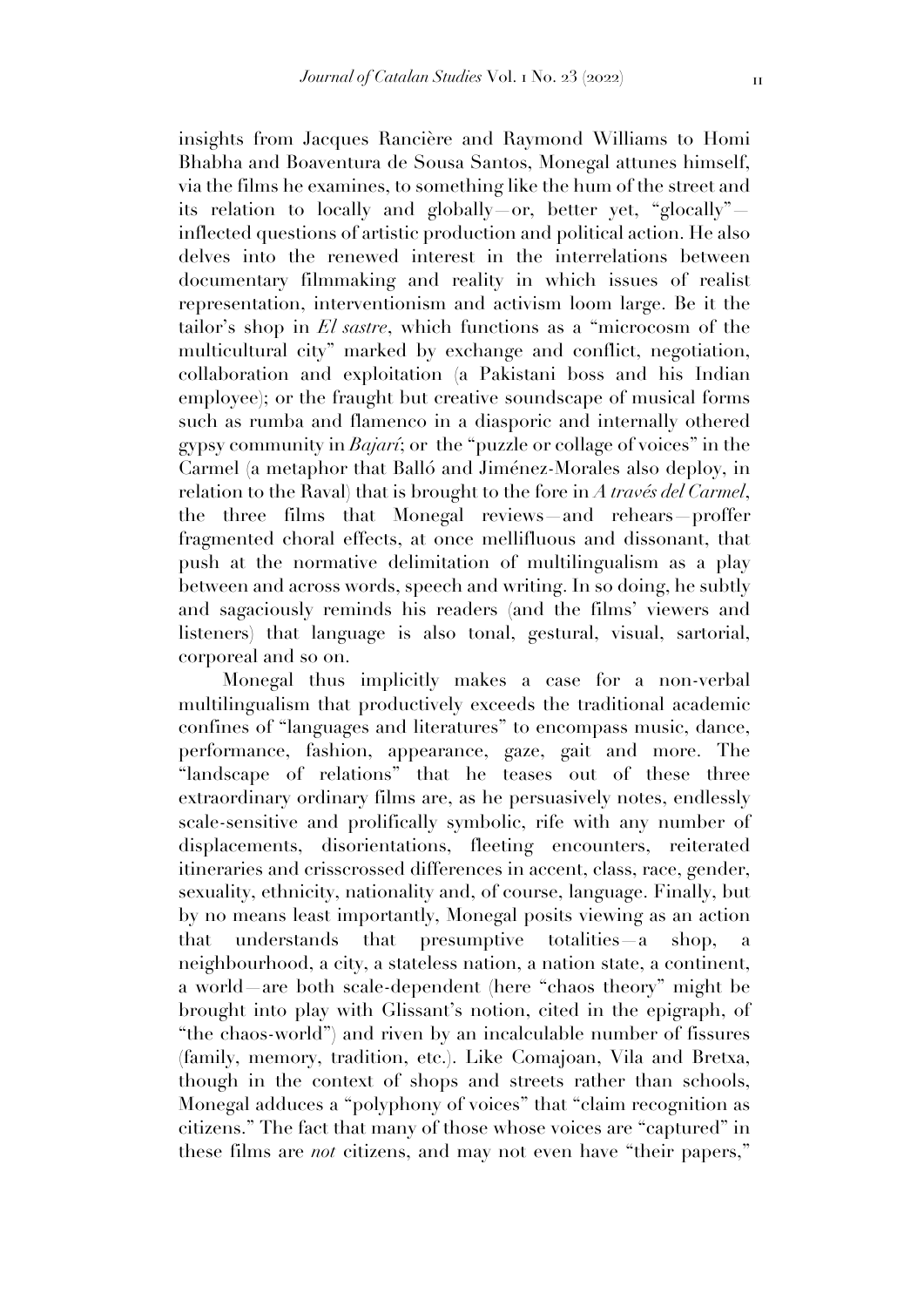only accentuates—the word choice is deliberate—the problematic status of the very concept of the "citizen" and, to be sure, the challenges that face any truly multilingual, multicultural, democratic society.

Documentary film is also at the centre of Jordi Balló and Manel Jiménez-Morales' critical reflection on politically and aesthetically charged status of the Catalan language in recent Catalan filmmaking. Signalling the conflictive, if intersecting, pitfalls of the imposition of Spanish for commercial reasons and of the imposition of Catalan for cultural reasons, Balló and Jiménez-Morales revisit the perpetually vexed tension between political engagement and aesthetic autonomy. Not surprisingly, they confront the politics and policies of linguistic standardization and "normalisation," intense in the years of the socalled Transition from dictatorship to democracy but still insistent today, alongside reiterated notions of authorial liberty and narrative integrity. Far from a dogmatic, one-size-fits-all approach, they recognise, explicitly, that "attempts at employing Catalan as an unmarked language in film" and as a "common language beyond the private sphere" have taken various routes. They also recognise, if more implicitly, that such terms as "unmarked," "common" and "public" are not self-evident and continue to be objects of critical debate—critical debate with far-reaching and often quite divergent cultural, educational, political and artistic implications. Taken together, the three terms and others, like "civil society," point to film as a potentially "naturalised", shared vehicle of communicative expression in the social sphere. More specifically, if suggestively, they point to film *in Catalan* as capable of installing a state of democratic "agoraphilia" —the term is ours—that overcomes, to varying degrees, the dictatorial claustrophobia of a regime that for nearly forty years was hell-bent on silencing and erasing, or at the very least of restricting and "domesticating" the Catalan language as a tongue which, if it would be used, *should* be used behind closed doors.

Crucially, Balló and Jiménez-Morales acknowledge the impact of television and other small-screen formats as playing a consequential role in cinematic production. Adducing a "Catalan space of communication" via Josep Gifreu's work on the process of linguistic and cultural normalisation in the media, they query how and to what degree otherwise progressive, and well-intentioned, policies have glossed over the reality of linguistic heterogeneity in a society that has undergone—and is still undergoing—substantive transformations in the dual guise of immigration and tourism. Indeed, the two scholars perceptively note that true "normalisation," at least in documentary and realist fiction, necessarily entails "linguistic verisimilitude," which in turn entails a recognition that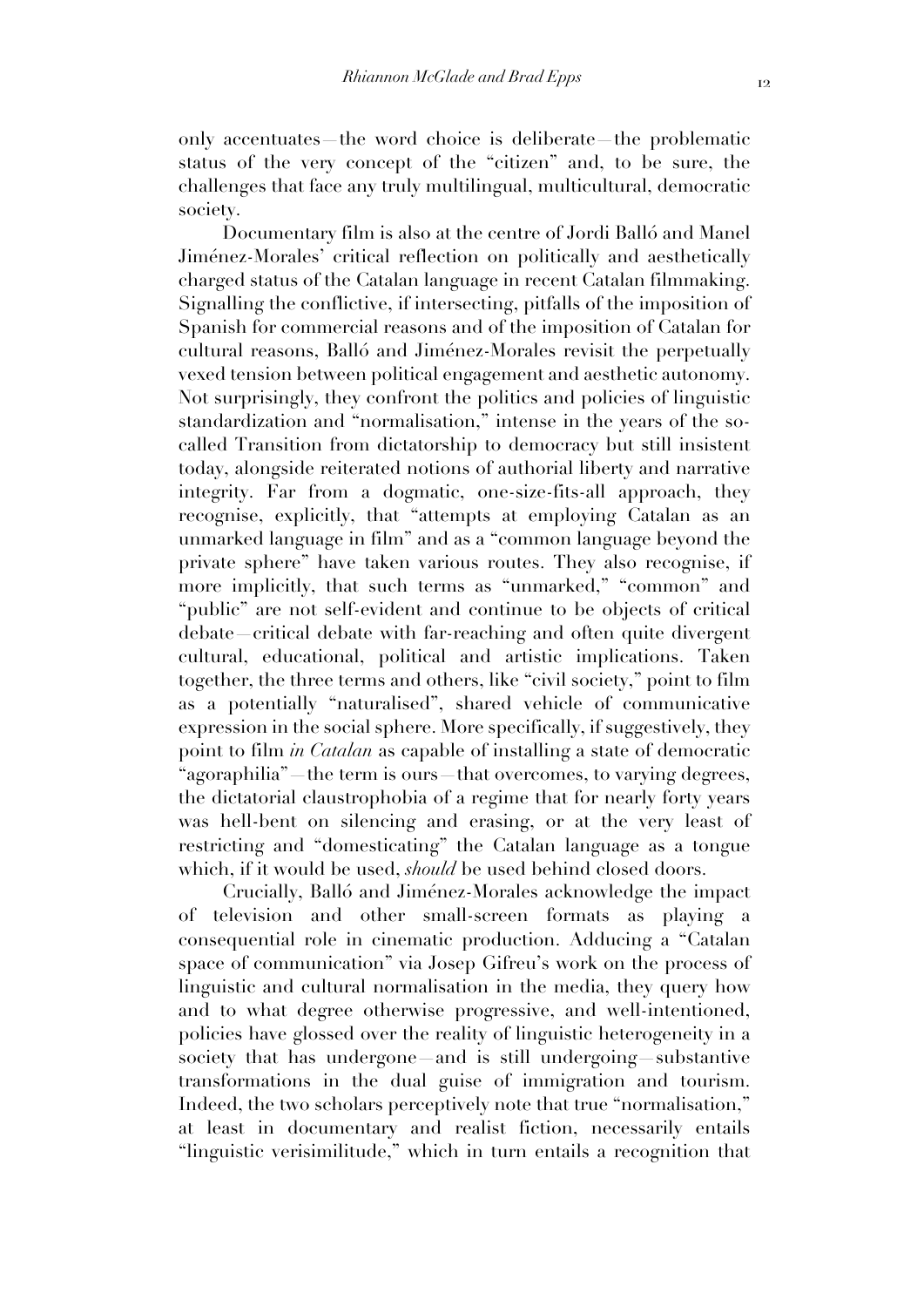the "Catalan space of communication" is neither exclusively, nor monolingually, Catalan but, in fact, manifold, punctuated by other languages, Castilian most obviously (and hegemonically), but also French, English, Arabic, Chinese, Romanian, Wolof and so on. Like Monegal, Balló and Jiménez-Morales pay tribute to Guerín's *En construcción* for its commitment to tracking the vagaries and varieties of linguistic expression in the densely populated, and long marginalised, district, or neighbourhood, of the Raval. But they also marshal a miscellany of multilingual features that include Carla Simón's *Estiu 1993* (2017), Albert Solé's *Bucarest, la memòria perduda* (2008), Carles Bosch's *Bicicleta, cullera, poma* (2010), Isaki Lacuesta's *Cravan versus Cravan* (2002) and Neus Ballús's *La plaga* (2013), amongst many others.

Importantly, Balló and Jiménez-Morales not only attend to cinematic products but also to the *processes* of cinematic production as well as the training, in select University programmes, of budding filmmakers. These academic programmes, they argue, have had an impressive impact on the audio-visual industry in Catalonia and beyond it. They make special mention of Joaquim Jordà, notable for his involvement in the ground-breaking Escola de Barcelona under Francoism and a masterful innovator of creative documentaries, which often trouble the supposedly neat separation of documentary, experimental and fictional modalities. With respect to Jordà's disturbingly brilliant *Mones com la Becky* (1999), directed in collaboration with Núria Villazán, the two critics contend, in what amounts to a *tour de force* of interpretative nuance, that the use of Spanish, "the language of the State," by characters whose native language had clearly been established as Catalan constitutes a performative "fabrication." The implications are profoundly structural, suggesting as they do that the cinematic apparatus, the industry and its practitioners are overdetermined by monolithic linguistic habits, practices and principles that effectively frame and funnel direct encounters with the camera into a Hispanophone circuit that at once precedes and exceeds the individuals who speak before the camera—as if before the law.

In a similar structurally attentive vein, the authors signal gender as an important, though non-essentialist, factor in social, and linguistic, representation. Noting the existence and growing vitality of such movements as *Dones visuals*, created in 2017, they point out how questions of "social justice, equality and fairness," long associated with feminist critique and practice, are intertwined with questions of linguistic diversity. In the same sweep, they imply that there is more than a passing affinity between the language of the State and the languages of masculinity, such as they are, that have